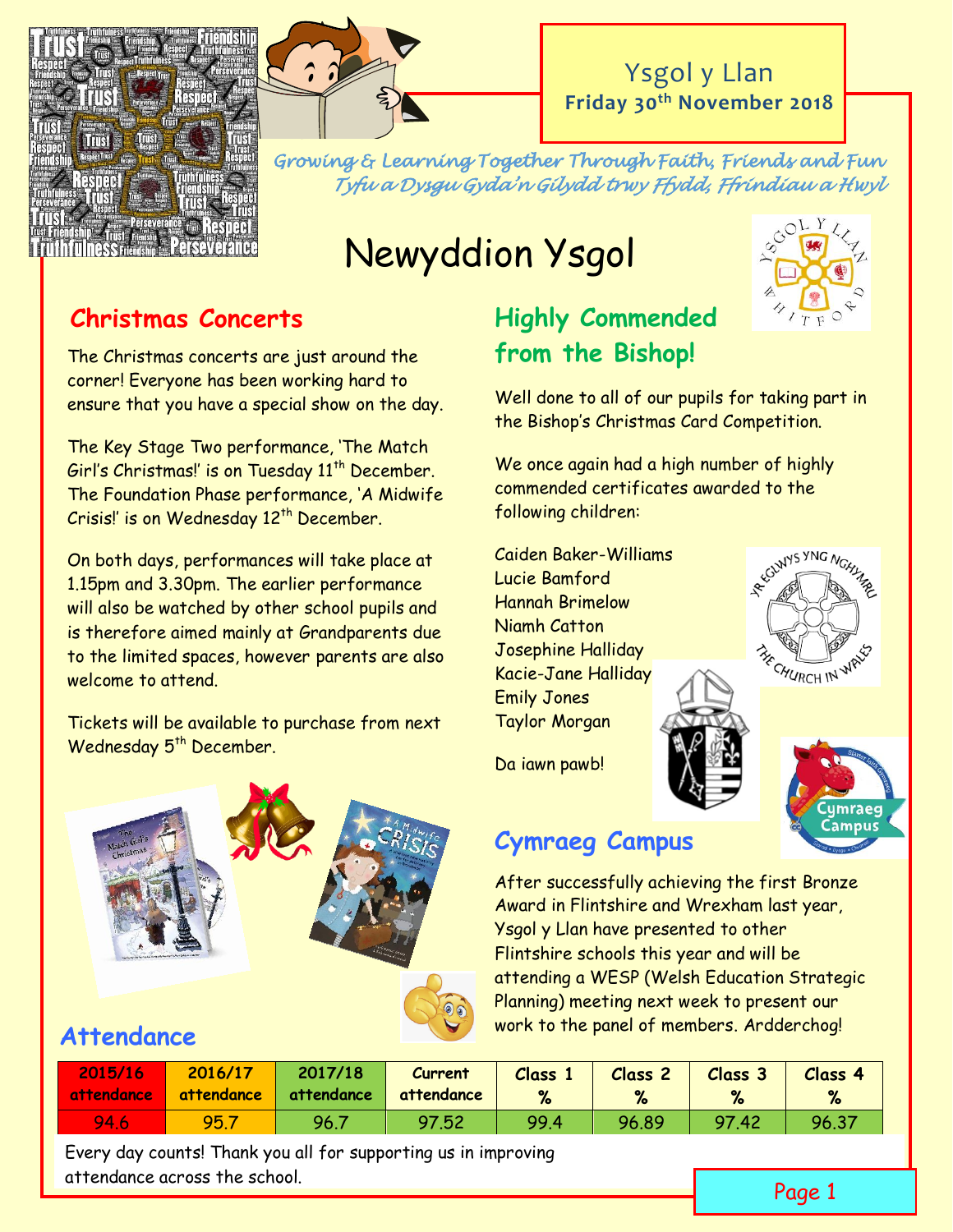#### **Seesaw**

A fly on the wall experience!



Please ask your child's class teacher for an invitation if you are not already accessing this brilliant platform for parental engagement and the sharing of children's work.

## **Santa's Secret Shop & Christmas Fair**

Join us for Santa's Secret Shop & the Christmas Fair next Friday  $7<sup>th</sup>$  December.

A huge thank you to the committee members who battled to ensure that our PTA continues this year and for managing to get a Christmas Fair together after initially deciding that it would not be possible this year.

We hope that you can support the PTA and make an appearance next week at the Fair.

Future events will be planned in due course but the Friends of Ysgol y Llan will need your support in order to successfully run future events for the children of Ysgol y Llan.

Thank you in advance for your support.



## **Heath, wellbeing & sport**

This academic year, we have carried on from where we left off in terms of our commitment to sport. Last year, we were very proud to achieve the Silver Dragon Sport Award for our commitment to school sport.

We have entered many events/festivals this year including Mixed Football & Girls' Football, Table Tennis, Dodgeball (hosted here at Ysgol y Llan) and Athletics in this last term alone.

We were semi-finalists in the 5-a-side football festival and also had some success in Indoor Athletics where we qualified for the Flintshire Finals. We were very proud to finish runners up out of all small schools in Flintshire! We are also very pleased that all of our Year 5 and 6 pupils have already represented the school in at least one sporting event this academic year.

We are currently working with Dragon Sports Flintshire / Aura to improve sport among rural schools within Flintshire.

## Reminders/Requests

- Head lice despite notes being sent home, we are still experiencing repeated problems in some classes. Please help to eradicate this by checking and treating your child's hair. Thank you!
- The school uniform must be adhered to unless there is a reason communicated to the school office. Thank you!
- School starts at 8.55am. Please arrive at school before this time.





*Thank you to Mostyn Hall for providing us with our lovely Christmas tree this year.*